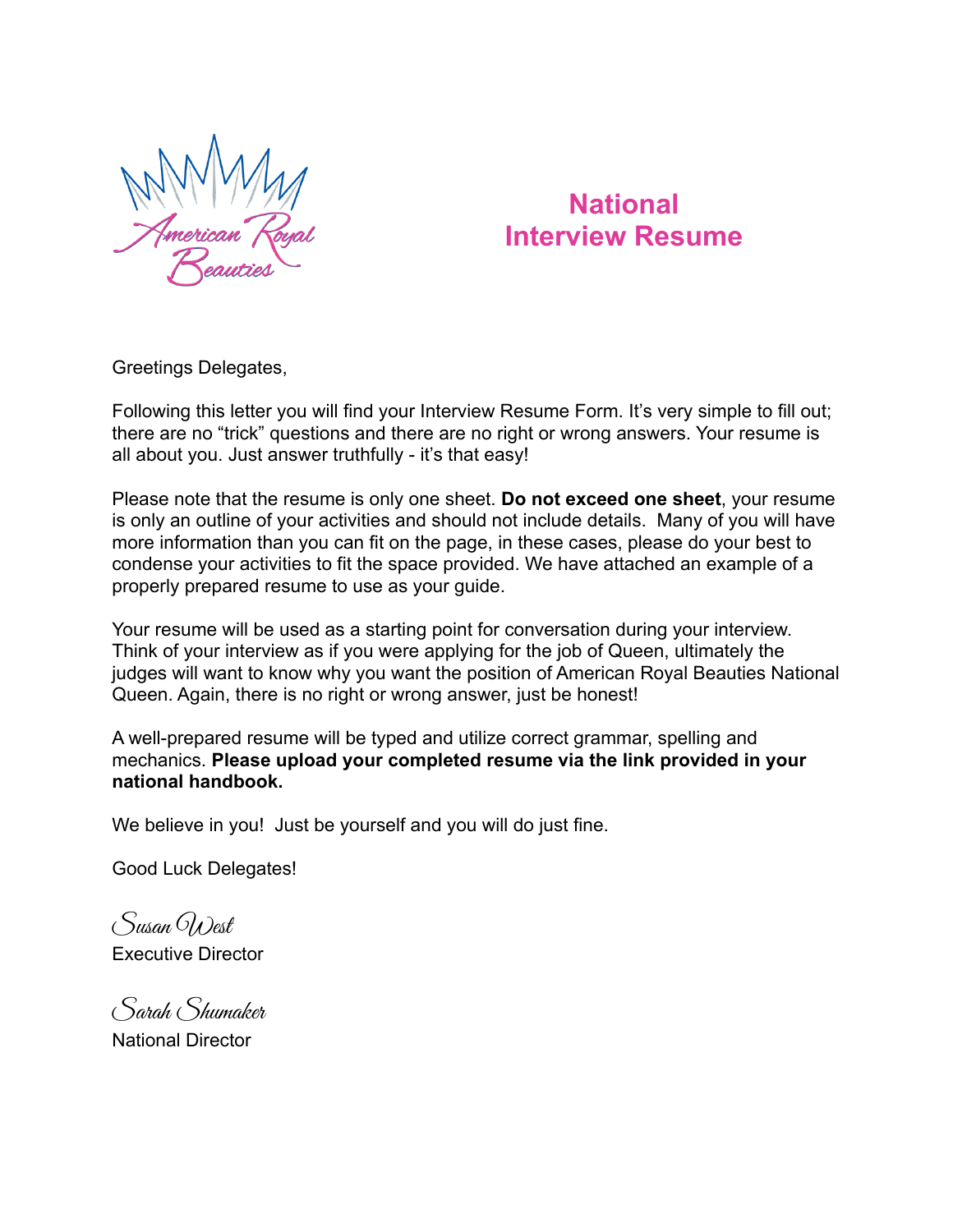

| <b>Basic Information</b>     |      |           |  |
|------------------------------|------|-----------|--|
| Name:                        | Age: | Division: |  |
| <b>Awards and Honors</b>     |      |           |  |
|                              |      |           |  |
| <b>Community Service</b>     |      |           |  |
|                              |      |           |  |
| <b>Pageant Experience</b>    |      |           |  |
| <b>Platform</b>              |      |           |  |
|                              |      |           |  |
| <b>Hobbies and Interests</b> |      |           |  |